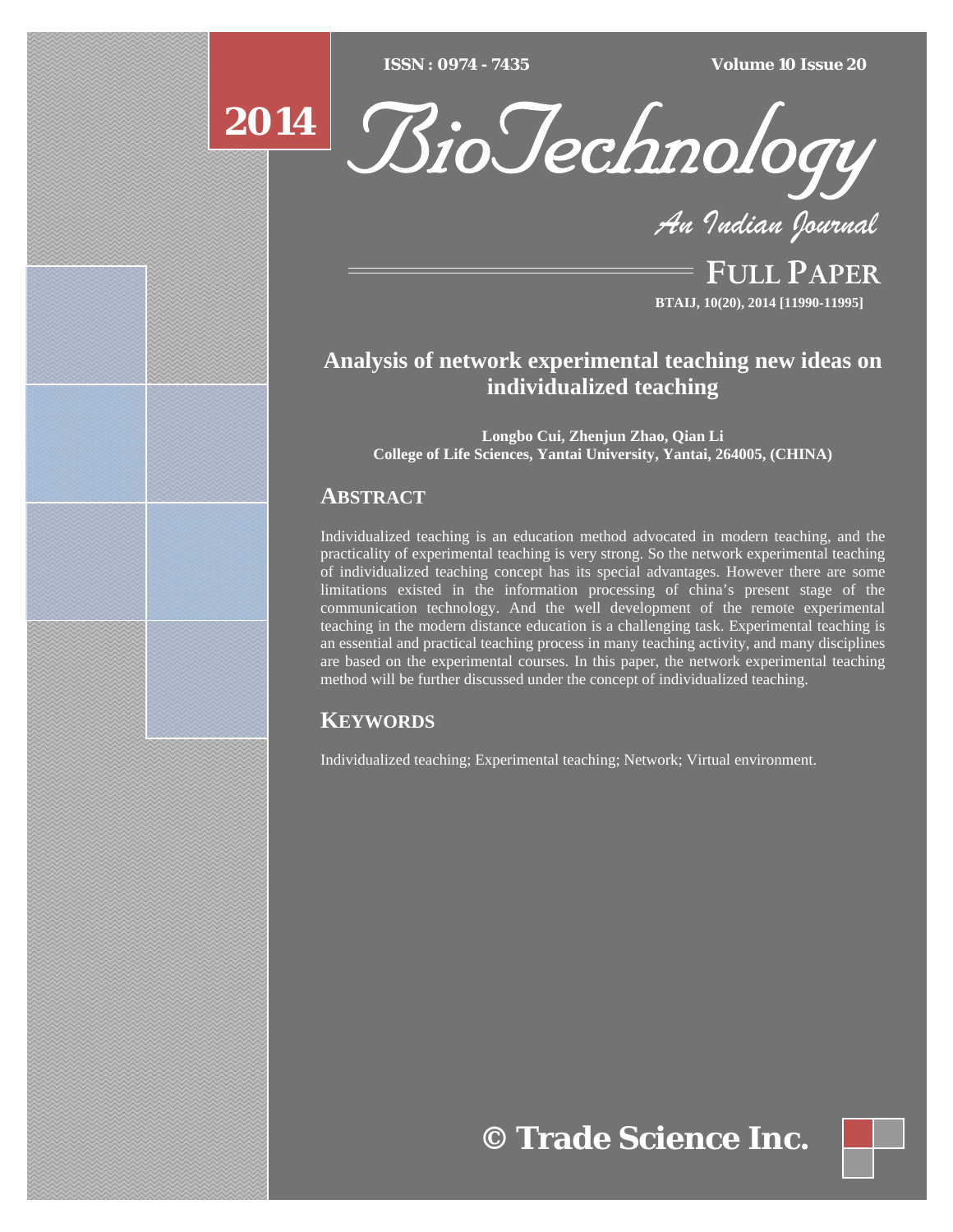#### **INTRODUCTION**

#### **To achieve a real sense of fairness in Education**

 The education thought of china is more influenced by that of traditional education. So the implementation of layered teaching has a lot of difficulties for different levels of students, and the uniformity of traditional way of teaching has not achieved a real sense of fairness actually. However the true fairness is hidden by the false fairness. People's learning affairs is more influenced by genetic and external factors, therefore the differences in score is very normal and individualized teaching is the real sense of the reasonable teaching methods. The excellent students are not satisfied, while the backward students can't fully master the knowledge. This phenomenon needs to be further considered by educators.

#### **To make sure the center position of the students in the education teaching activities**

With an increasingly competitive society, the education is more valued in modern society. On the one hand strengthen quality education is put forward, and on the other hand education is also influenced by traditional education ideas. The educators haven't carried out modernity and personalized education needed in modern society among students which aims to increase students' learning confidence and know their learning status. Only find out their position can they take advantages of their fortes, and the most suitable education methods for different students can be found only by fully understand the students situation.

#### **Changing the traditional position of the teachers'**

 In the traditional teaching activities, the teacher is act as the master of knowledge and is a symbol of authority in the class. However this way of teaching usually ignores the students' characters and the differences among the students. And the individualized teaching taking the student as its center and combining with the characteristics of students, has set up the targeted teaching task and teaching goals.

The overall structure of individualized teaching methods is as below Figure 1:



**Figure 1 : The overall structure of individualized teaching methods** 

### **THE FUNCTION OF EXPERIMENTAL TEACHING ON THE DEVELOPMENT OF THE STUDENTS' ABILITY**

 The experimental teaching is a teaching activity outside the class, and based on the individualized teaching, the network experimental teaching can well assist classroom teaching to improve the teaching quality, meanwhile the practical and thinking abilities of the students are also well developed as well as the ability of innovative thinking and problem solving. The science teaching is based on the experiments and the interpretation of theoretical knowledge must be assisted by experiments, and the teachers' interpretation of theoretical knowledge is just groundless without the experiment. Now the syllabus has clearly put forward to cultivate the students' observing ability, thinking ability, and experiment ability, etc. The complex experimental phenomena and experiment process require the students having delicate, sensitive and comprehensive abilities, and the cultivation of these abilities is gradually formed in the experiment. The operational ability of students can also be cultivated in the laboratory course. The development of these experimental abilities can't be achieved just by teacher's explanation, and it requires students to operate in person. The laboratory course is the process of using the brain and hand, in which the students' ability to observe and experiment can be developed as well as students' thinking ability. The formation of students' ability can't be separated with the teachers' purposeful and planned cultivation. At the same time students computer ability has also been greatly improved.

#### **THE NETWORK EXPERIMENTAL TEACHING DESIGN OF EDUCATIONAL TECHNOLOGY COURSES**

 The computer network experiment design can be roughly divided into four parts: the establishment of experimental goal, the selection of experimental contents, the design of experimental process, the evaluation of the experimental results. The following Figure 2 is the overall structure of the network experimental teaching design.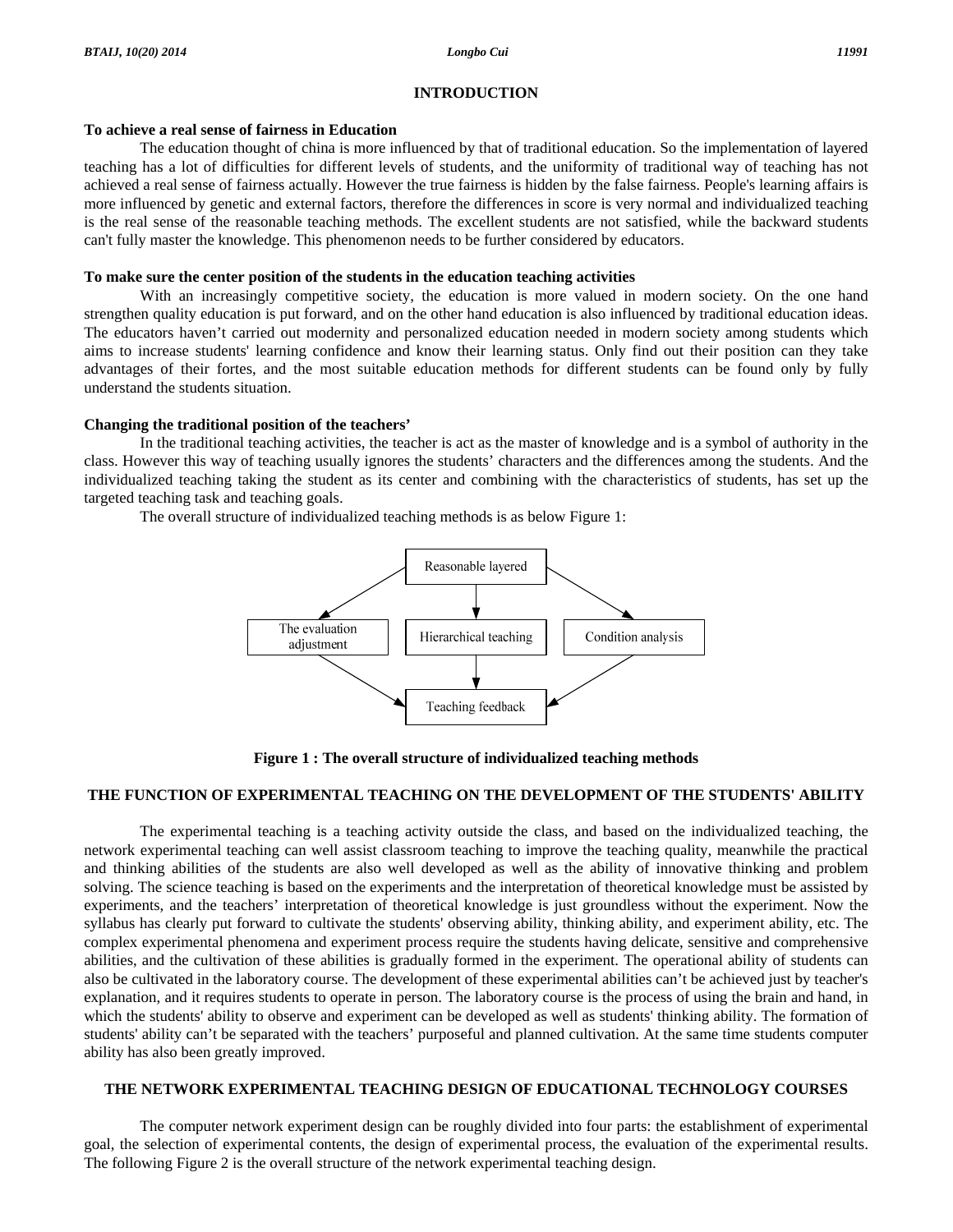

**Figure 2 : The overall structure of the network experimental teaching design** 

#### **The goal setting of computer network technology layered experiment**

 First of all, similar to the layered model of computer, the idea of layered design is also carried out in the experimental design of computer network teaching. The overall goal is through a series of experiments and teaching activities to improve relevant ability and quality of students eventually. And on the basis of above, two layered targets conforming to the science teaching and the social development are purposed. Firstly, students can complete network experiment process of planning, design, formation and test independently. Secondly, the student should experiment different network interconnection. The realization of the two hierarchical goals is a process of mutual complementary. Achieving the planning and design of experiment is the premise and basic condition of the latter goal, while the formation of the latter goal is the deepening and development of the previous goal. Around the formation of the two goals, ten related experiment projects are designed, and this is also the third layer experimental goal relative to the two former. As shown in the Figure 3:

#### **The contents of the computer network technology experiment**

 The selection of experiment contents is the most important part in the whole procedure, and it is also the problem of computer network technology experiment. The content selection of the computer network experiment teaching should conform to the following principles: firstly, the principle of practicability, the goal of the network experimental teaching is to achieve usability, Whether the content is practical related to students' degree of devotion in teaching contents and their interests, and it is also related to the students' adaption to the social requirement in the future. Network experimental teaching is also a strong professional technology course, involving a wide variety of knowledge and many experiment contents, so the selection of experiment content must conform to the principle of practicability, and in this way, students meeting the needs of social development can be cultivated. Secondly, the principle of novelty, the outdated experiment content is very unfavorable to the cultivation of the students. On the one hand, it can't satisfy the demand of students in experiment class. On the other hand the students' cultivation can't be achieved, either. What's more, the computer network teaching is a new discipline, and it is also a rapidly growing discipline. The ever-changing experiment content and form can ensure the innovation vitality of the experiment teaching and promote the realization of experimental teaching goal. Thirdly, the principle of expansion, there are some learning disparity in different students, and various teaching plans are implemented based on the difference according to the individualized teaching concept. Therefore, the uniform experiment should have basic part and also the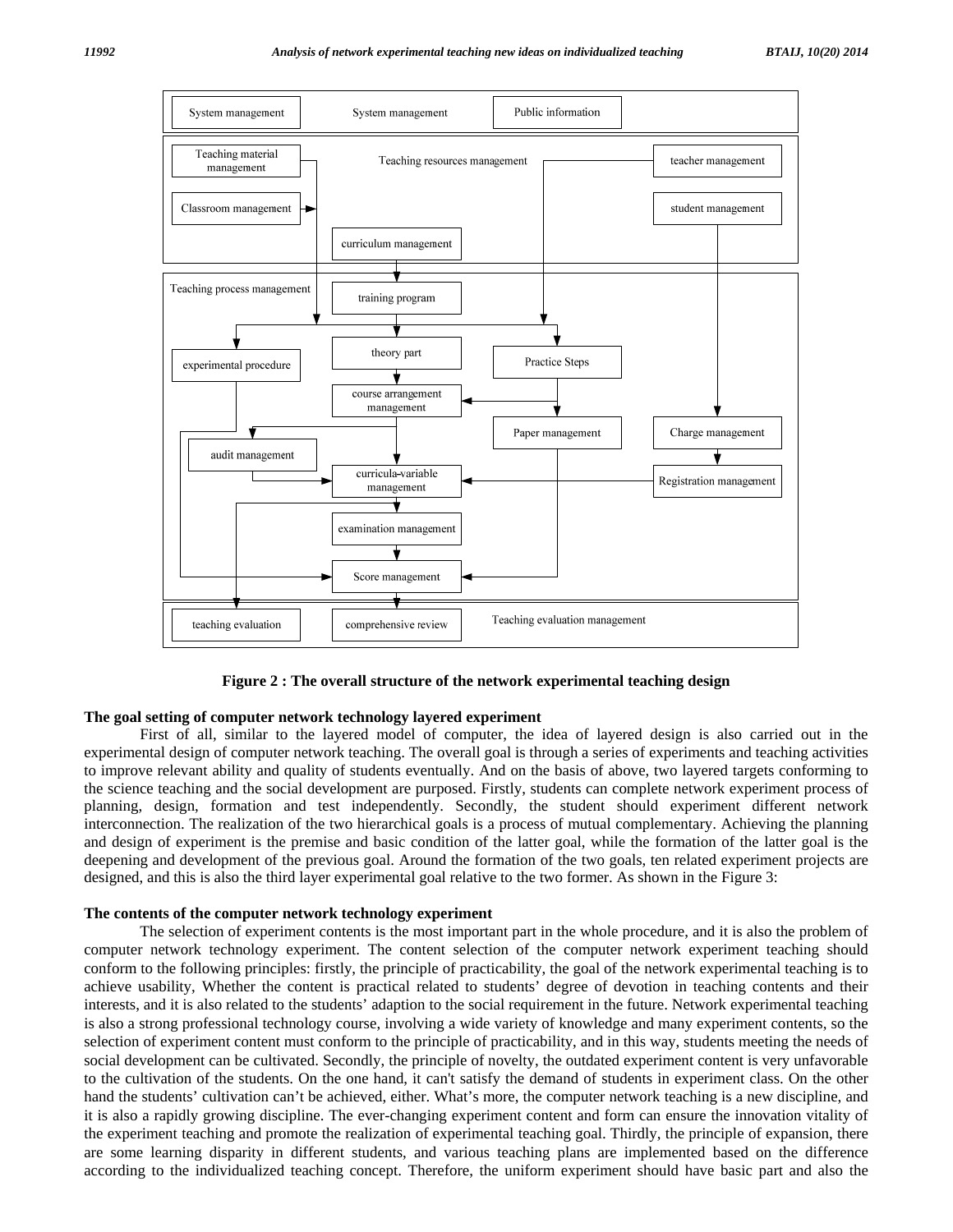expansion part in order to meet various needs of different students. That is to say, the design of each experiment should meet both all the requirements of the experiment outline and expansion knowledge outside the experiment outline. Fourthly, the principle of comprehensiveness, that is to say the generality and particularity of each experiment shall be connected organically so as to mobilize students' learning enthusiasm and initiative. This is also an important characteristic of network teaching and students' comprehensive ability of using knowledge can be cultivated. Fifthly, the principle of operability, although some experiments meet all the requirements of the above principles, it is unexpected due to failure of operability influenced by a series of the external environment such as equipments. And the students can't finish the experimental purposes normally. Only follow the above major principle, can the real experiment content suitable for the students' be designed.



**Figure 3 : Computer network technology layered experiment** 

#### **The design scheme of computer network experiment teaching process**

 The process design is also the specific process design of the experimental operation. And different experiments have different design process, but the types of experiment can be summed up in the following respects: demonstrative experiment, verification experiment, comprehensive experiment, design experiment, and the order of these experiment types is ranked by the increasing difficulty of the experiment. With the increase of the experiment difficulty, the experiment comprehensiveness is also increased. These experiments can be divided into two kinds, one is the validated and operational experiment and the other is comprehensive and design experiment. Among which the validated and operational experiment mainly takes the experiment manual and operation demonstration of teachers as the main teaching process. And through the demonstration of the hands-on activities for the students, the set goal is achieved. And then further master the use, connection and installation, configuration and other related process and operation method of network equipments. And the final experiment goal is the lower level. The comprehensive and design experiment is set for improving the application of student's acquired knowledge, and this experiment type is very different from the previous experiment regardless of the teaching or the operation. Such experiments in the experimental guide books only set forth the experimental targets, requirements and provide the relevant equipments, while the specific experimental scheme is designed by students themselves. This put forward higher requirements for students, and the students shall make full use of the previous knowledge and basic experiment done before. Of course, the students' comprehensive ability of learning can be developed through this kind of experiment.

#### **The evaluation of computer network teaching experiment result**

 The evaluation procedure of computer network teaching experiment result is the last procedure of the whole part, and is also a process to test whether the student achieve the experiment goal. It shall not be ignored absolutely. The evaluation of the result should be diversified, and cannot be limited in some way to evaluate the student's learning effect. There are two specific inspection ways as follows: firstly, the investigation can be completed through allowing students to participate in specific learning activities or participate in social practice, and the completion of the small social practice is the best way to evaluate students' learning effect. Secondly, the investigation can be finished through allowing students to complete the design comprehensive experiment. The above investigation method to participate in social practice sometimes will be influenced by various outside factors. In addition, practice base and place may also influence the performance of students' true levels, and students' learning situation can be actually tested through the teachers' arrangement of the same degree of comprehensive experimental design topic under the same conditions in the laboratory.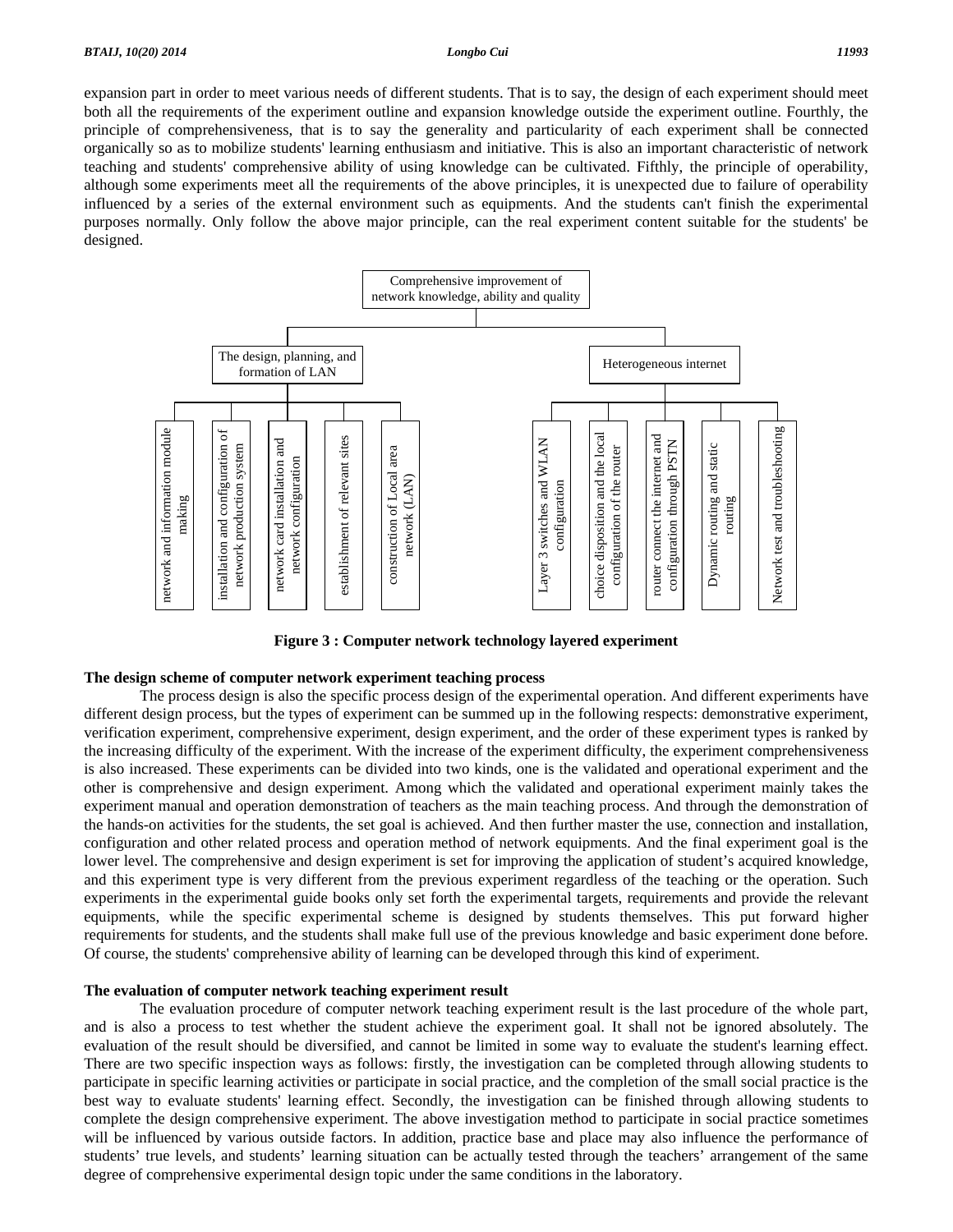#### **THE SPECIFIC CLASSIFICATION OF NETWORK EXPERIMENTAL TEACHING**

#### **Simulation and demonstration experiment**

 With the teachers' elaborate design of experiment before class, this type of experiment guides the student to observe, and then through the experiment phenomenon, teachers and students jointly conclude the laws of the experiments and the experiment goal. Although demonstration experiment is a more basic way of network experimental teaching, and is also a necessary part of the experiment teaching. Under the condition of network, the teacher can complete the experiment through video presentation and animation demonstration. Video presentation refers to the process of experiment which is entirely filmed with video equipment, and then it is put on the server for teaching activities. And this skill works out well and the interference of many unnecessary factors existing in the experiment can also be avoided. The workload of animation demonstration is usually very heavy, and the teachers can complete the production and design of the whole process by using the computer software. However, the animation demonstration has some advantages. For example, some processes in the actual operation can't be clearly observed, but it can be demonstrated in animation by the teacher. What's more some unnecessary parts can also be cut to make the experimental goal more clear and concise.

#### **The remote experiment using network to transmit data, processing, and control**

 This experiment method is that students input the data through the computer connected to the network, and then the data is transmitted to the server through the network, and after that these data is processed and controlled by the server, the relevant experimental equipment work is carried out to collect the experimental data, and then transmitted to the student's computer. In this experiment, students can control the remote experiment equipment through the control of the computer, and the experimental data can be collected through the remote device. At the same time, the data handler provided by the server can be used to deal with the data, obtaining actual operation and experimental equipment.

#### **Network virtual experiment based on virtual instrument technology**

 A lot of professional equipment in science and engineering cannot be used directly by most students. However, the virtual instrument technology kai provides the students with the use of some professional equipment on the screen. The virtual instrument technology has the character of efficient, flexible, opening, easy to use, Update fast, powerful, costeffective, user-defined and so on. So it can improve the experiment efficiency of students', thus reduce the cost of the experiment, the enthusiasm of students for experiments can be further increased, achieving a good experimental results. If the virtual instrument are not adopted, and instead students use fixed bench top instruments which has the unified function. With the high price and relatively complex operation, the students will have great difficulty in using them at first. And meanwhile the instrument after damage has great economic losses, so the teaching goal cannot be finished.

 A variety of instruments software packages can be developed by using modern computer technology. And even a complete system of laboratory equipment can be finished by using one computer. In this way, huge funds of laboratory equipment can be saved and the experiment target is also completed. Under the condition of network teaching, large amount of virtual instrument software packages needed in experimental teaching can be placed on the server. Through the network, students can download package to do experiment or carry out the experiment on the interface of the server. Connecting the internet with virtual instrument, a virtual laboratory based on WEB can be formed with the internet and virtual simulation laboratory. Therefore, the student learning is not limited by time and place, and students also can implement various virtual experiments in their computer through browser.

#### **Establish a virtual WEB laboratory**

 The virtual experiment based on WEB refers to create a visual 3 d environment in the WEB environment, and each environment represents a type of experimental subject. The student can operate three-dimensional object through the means of human-computer interaction provided by the system. In this virtual environment, various experimental environments can be designed according to different subjects and experiment types. The virtual experiment environment shall have the basic function as follows: firstly, provide three-dimensional environment based on WEB. Secondly, provide visual operation mechanism. Thirdly, provide visual experiment object. Fourthly, provide experimental exchange mechanism among users. Fifthly, provide experimental collaboration mechanism among users. The virtual WEB laboratory can create a virtual environment very close to the actual lab for the students, and through the interactive operation of three-dimensional object the students complete the experiment and finish the experimental teaching tasks, at the same time the teachers' experimental teaching target is also achieved.

 The above four experimental methods and types expect the first simulation experimental demonstration, the rest are connect with each other, each other between the cross and complementary lie in each other, and also can be comprehensive used

#### **CONCLUSION**

 Network education is an important direction in modern education, and experiment teaching is an important part and teaching procedure of science learning. How to realize the experimental teaching in network teaching environment and finally achieve the subject teaching goal is a hot issue of network education research. In this paper, relevant method purposed